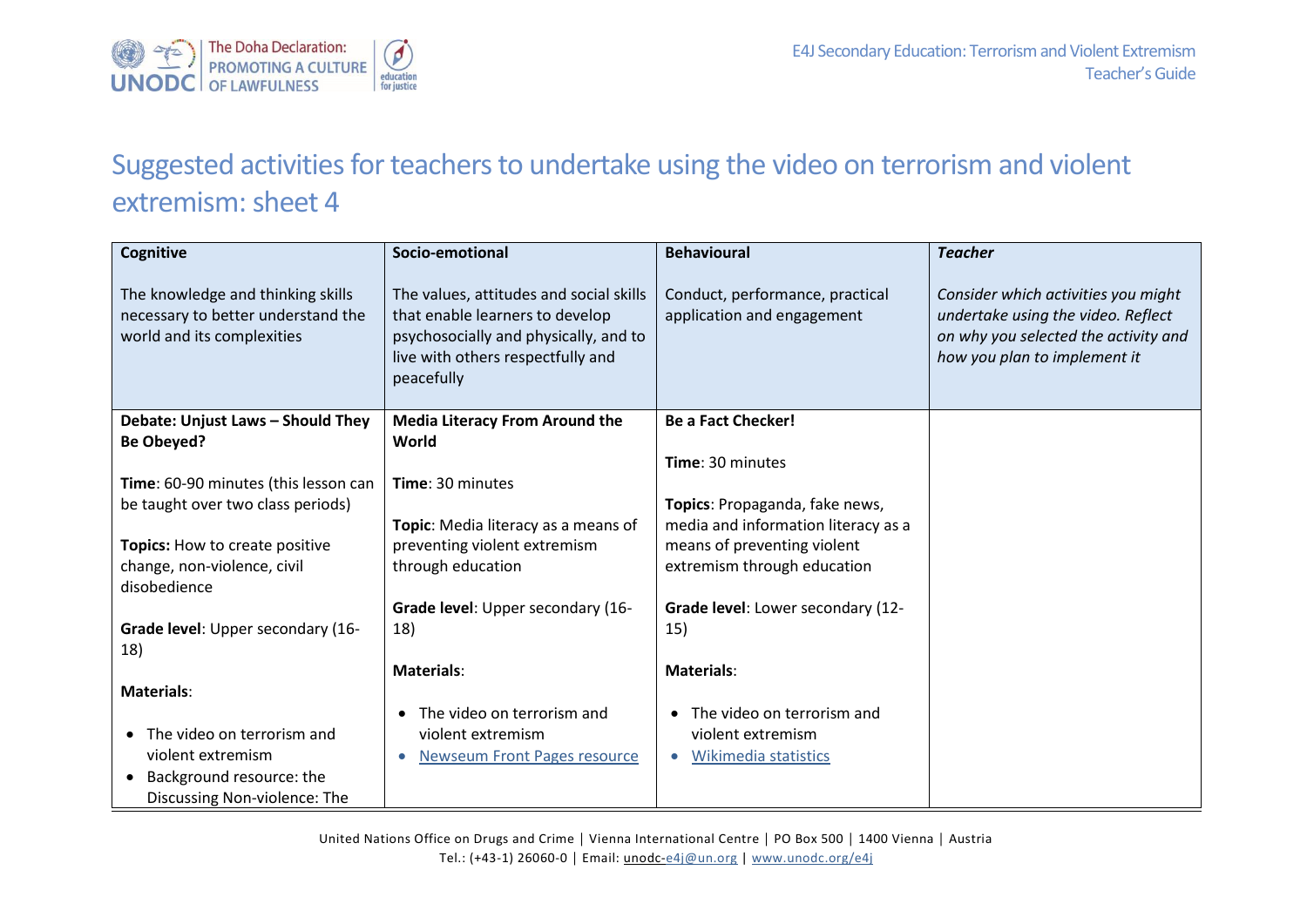

| Letter from the Birmingham Jail                                                                                                                       | Learning outcomes: students should                                                                                                                                                        | Learning outcomes: students should                                                                                                                                            |  |
|-------------------------------------------------------------------------------------------------------------------------------------------------------|-------------------------------------------------------------------------------------------------------------------------------------------------------------------------------------------|-------------------------------------------------------------------------------------------------------------------------------------------------------------------------------|--|
| lesson                                                                                                                                                | be able to:                                                                                                                                                                               | be able to:                                                                                                                                                                   |  |
| • The discussion guide on the<br>Letter from Birmingham Jail<br>• Six Steps for Nonviolent Social<br>Change handout                                   | Develop a critical approach to<br>$\bullet$<br>news coverage                                                                                                                              | Develop a critical approach to<br>$\bullet$<br>news coverage<br>Fact check a Wikipedia article<br>$\bullet$                                                                   |  |
| • Six Principles of Nonviolence                                                                                                                       | Description:                                                                                                                                                                              |                                                                                                                                                                               |  |
| handout                                                                                                                                               |                                                                                                                                                                                           | Description:                                                                                                                                                                  |  |
| Learning outcomes: students should<br>be able to:<br>Develop claims and supporting                                                                    | After viewing and discussing the<br>$\bullet$<br>video, ask the students to<br>explore the role that media<br>plays in building bridges of<br>understanding and tolerance                 | After viewing and discussing the<br>$\bullet$<br>video, ask the students to<br>consider what actions they can<br>take to verify the information                               |  |
| arguments to address the<br>concept of unjust laws, civil<br>disobedience and non-violence                                                            | between different religious and<br>cultural groups.<br>Ask the students how different                                                                                                     | they read on the Internet or are<br>exposed to on news outlets?<br>Begin by asking the students to<br>$\bullet$                                                               |  |
| • Practice communication,<br>negotiation and advocacy skills                                                                                          | news outlets in their<br>communities or around the                                                                                                                                        | raise their hand if they have ever<br>used Wikipedia. Next, ask them                                                                                                          |  |
| Description:                                                                                                                                          | world might report an act of<br>terrorism like the one depicted                                                                                                                           | to research Wikipedia user<br>statistics (e.g., by country) The                                                                                                               |  |
| • After viewing and discussing the<br>video, ask the students to being<br>researching and preparing for                                               | in the video?<br><b>Activity:</b>                                                                                                                                                         | students can check Wikipedia<br>user statistics here.                                                                                                                         |  |
| the debate. The students can<br>use the following for<br>background information.<br>Discussion guide on the<br>$\circ$<br>Letter from Birmingham Jail | To see how certain events may<br>be reported differently,<br>introduce the class to the<br>Newseum Front Pages resource,<br>which shows newspaper front<br>pages from all over the world. | Divide the students into groups<br>and ask them to choose a topic<br>of and search for it on<br>Wikipedia. They must read the<br>information about the topic on<br>Wikipedia. |  |

United Nations Office on Drugs and Crime │ Vienna International Centre │ PO Box 500 │ 1400 Vienna │ Austria Tel.: (+43-1) 26060-0 **│** Email: unodc[-e4j@un.org](mailto:e4j@un.org) | [www.unodc.org/e4j](http://www.unodc.org/e4j)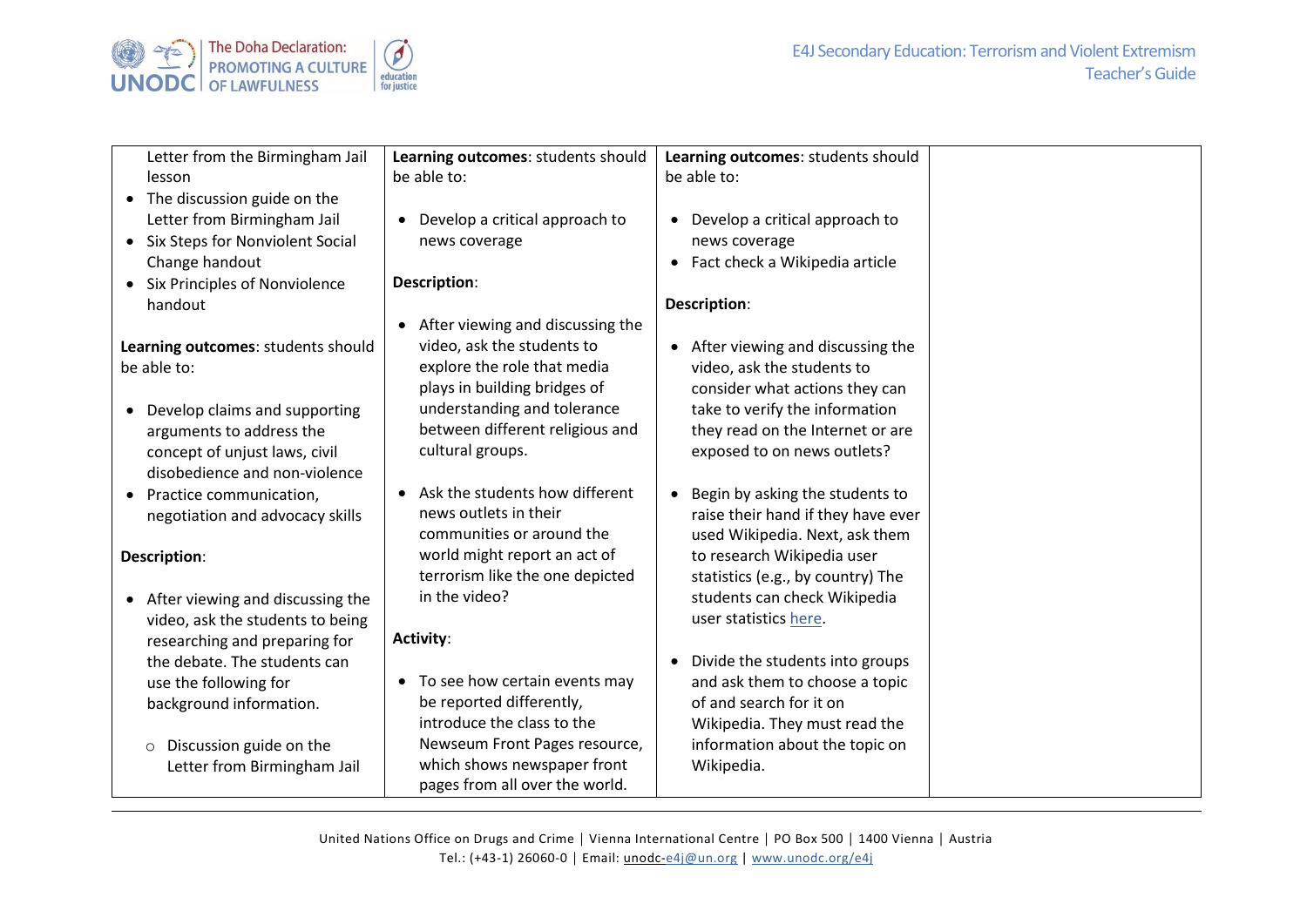



- o Six Steps for Nonviolent Social Change handout
- o Six Principles of Nonviolence handout
- The subject of the debate is "How can we address unjust laws or systems and should unjust laws be obeyed or disobeyed?"
- In the Letter from the Birmingham Jail, Martin Luther King, Jr., describes two types of laws: just and unjust. Examples of unjust laws include the Nuremberg Laws in Nazi Germany that discriminated against the Jews and the Jim Crow laws in the United States.
- An example of a Jim Crow law was the anti-miscegenation laws that banned interracial marriage. Fourteen states in the United States abolished antimiscegenation laws between 1948 and 1967.
- The students should debate how to deal with an unjust law.
- Ask the students to note how different newspapers from around the world report on the same event. The students should select newspapers from different countries, including newspapers from their local area or region.
- What are the similarities and differences? How do headlines, photographs, data visuals, font choices, and the overall placement of stories influence how the stories are told and understood?
- Invite the students to share their findings with the class.

• After reading the information on Wikipedia, ask the students to fact check some of the references or sources that are cited to see if the information was used correctly in the

Wikipedia article.

- **What should they look for?** The students should look for inaccuracies, information used out of context or information that is falsified in any way. The editing function can be used to correct misinformation if time allows or as an extension project.
- Invite the groups to share their topics and findings with the class. This activity will remind the students to be careful about accepting information at face value without checking the source.

## **Extension**: **Wikipedia Edit-a-thon**

• Ask the students to identify what topics they are very knowledgeable about and invite